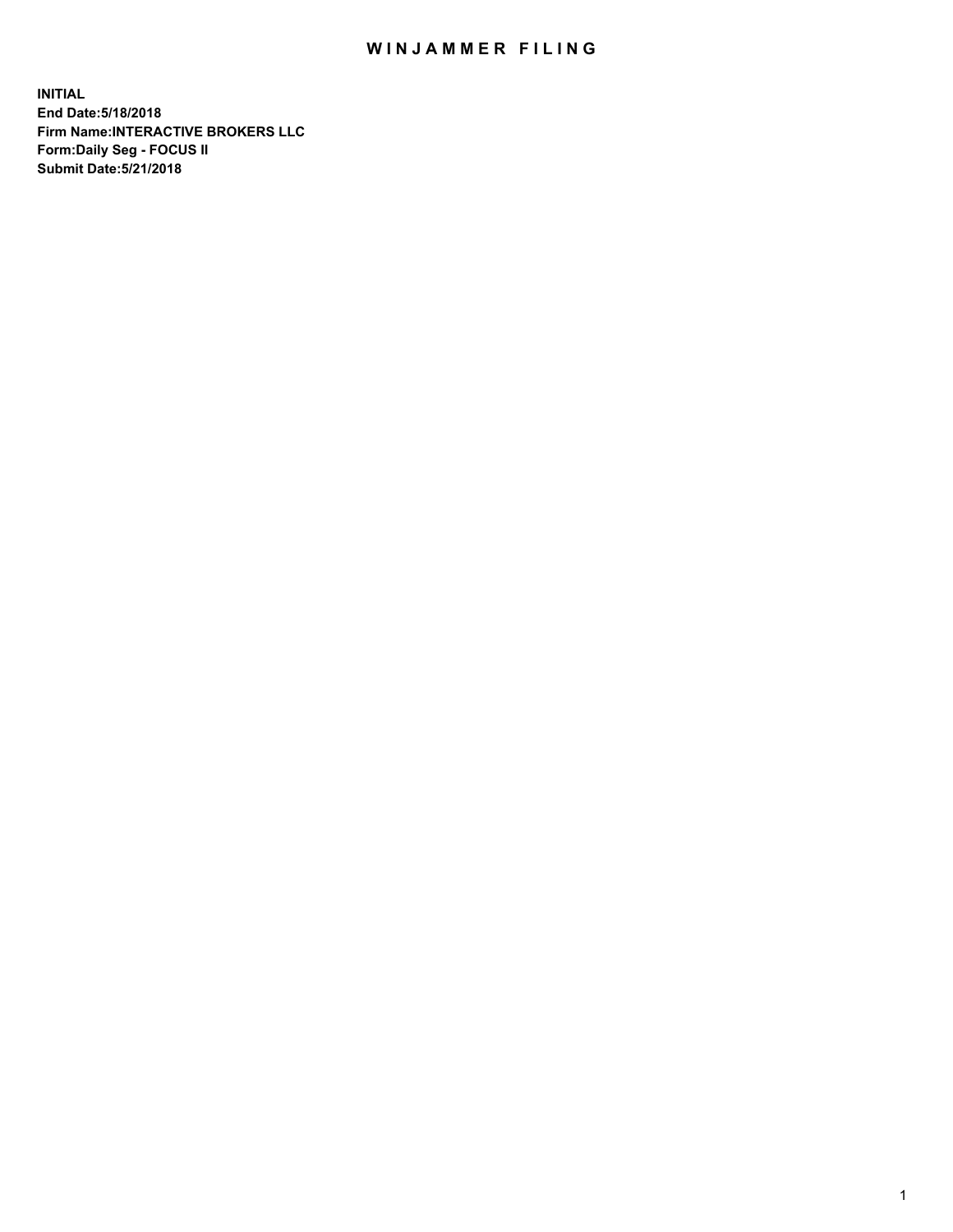## **INITIAL End Date:5/18/2018 Firm Name:INTERACTIVE BROKERS LLC Form:Daily Seg - FOCUS II Submit Date:5/21/2018 Daily Segregation - Cover Page**

| Name of Company<br><b>Contact Name</b><br><b>Contact Phone Number</b><br><b>Contact Email Address</b>                                                                                                                                                                                                                          | <b>INTERACTIVE BROKERS LLC</b><br><b>James Menicucci</b><br>203-618-8085<br>jmenicucci@interactivebrokers.c<br>om |
|--------------------------------------------------------------------------------------------------------------------------------------------------------------------------------------------------------------------------------------------------------------------------------------------------------------------------------|-------------------------------------------------------------------------------------------------------------------|
| FCM's Customer Segregated Funds Residual Interest Target (choose one):<br>a. Minimum dollar amount: ; or<br>b. Minimum percentage of customer segregated funds required:% ; or<br>c. Dollar amount range between: and; or<br>d. Percentage range of customer segregated funds required between: % and %.                       | $\overline{\mathbf{0}}$<br>0<br>155,000,000 245,000,000<br>00                                                     |
| FCM's Customer Secured Amount Funds Residual Interest Target (choose one):<br>a. Minimum dollar amount: ; or<br>b. Minimum percentage of customer secured funds required:%; or<br>c. Dollar amount range between: and; or<br>d. Percentage range of customer secured funds required between: % and %.                          | $\overline{\mathbf{0}}$<br>0<br>80,000,000 120,000,000<br>00                                                      |
| FCM's Cleared Swaps Customer Collateral Residual Interest Target (choose one):<br>a. Minimum dollar amount: ; or<br>b. Minimum percentage of cleared swaps customer collateral required:% ; or<br>c. Dollar amount range between: and; or<br>d. Percentage range of cleared swaps customer collateral required between:% and%. | $\overline{\mathbf{0}}$<br>$\overline{\mathbf{0}}$<br>00<br>0 <sub>0</sub>                                        |

Attach supporting documents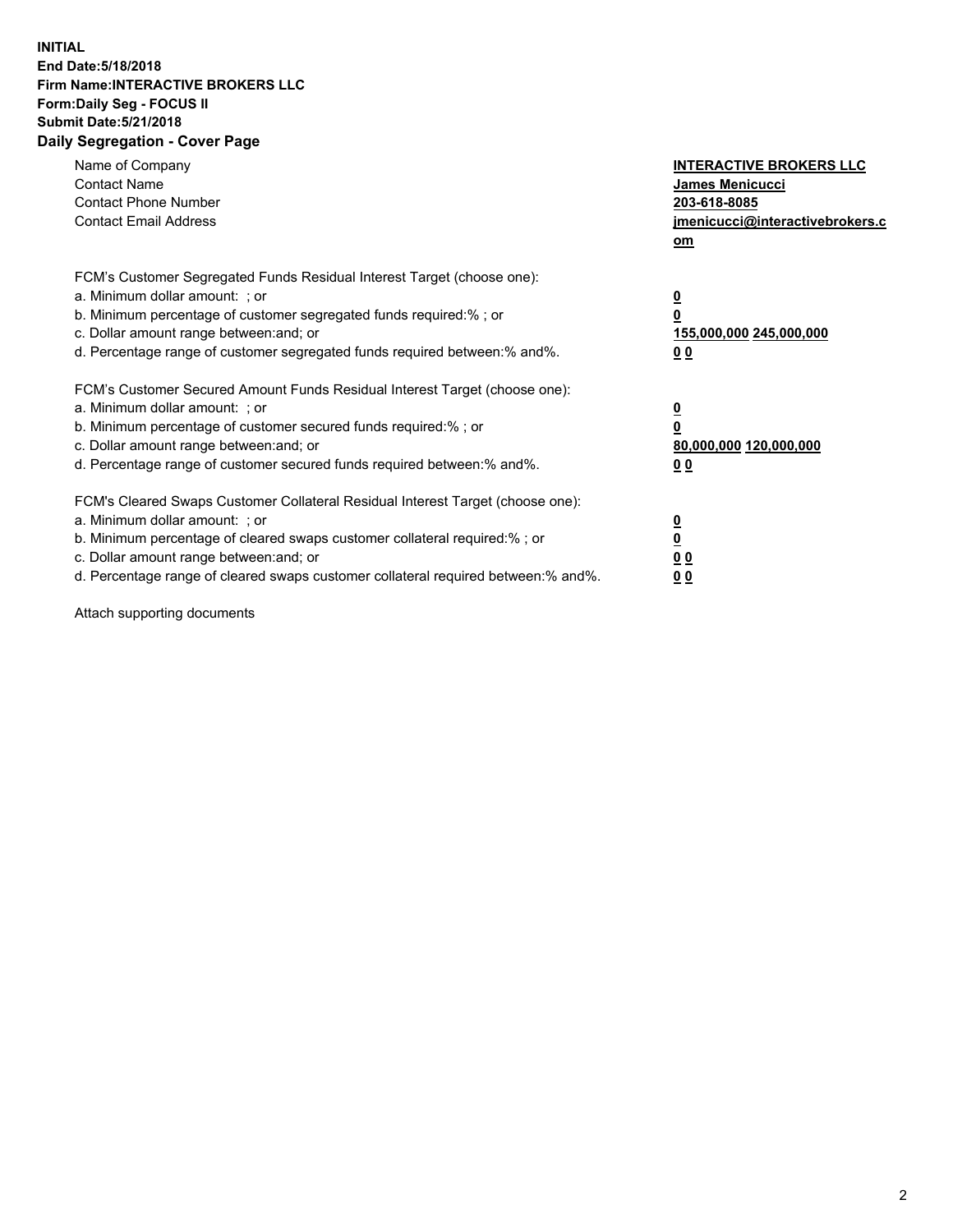## **INITIAL End Date:5/18/2018 Firm Name:INTERACTIVE BROKERS LLC Form:Daily Seg - FOCUS II Submit Date:5/21/2018 Daily Segregation - Secured Amounts**

|     | Daily Segregation - Secured Amounts                                                                        |                                   |
|-----|------------------------------------------------------------------------------------------------------------|-----------------------------------|
|     | Foreign Futures and Foreign Options Secured Amounts                                                        |                                   |
|     | Amount required to be set aside pursuant to law, rule or regulation of a foreign                           | $0$ [7305]                        |
|     | government or a rule of a self-regulatory organization authorized thereunder                               |                                   |
| 1.  | Net ledger balance - Foreign Futures and Foreign Option Trading - All Customers                            |                                   |
|     | A. Cash                                                                                                    | 446,249,848 [7315]                |
|     | B. Securities (at market)                                                                                  | $0$ [7317]                        |
| 2.  | Net unrealized profit (loss) in open futures contracts traded on a foreign board of trade                  | 6,855,521 [7325]                  |
| 3.  | Exchange traded options                                                                                    |                                   |
|     | a. Market value of open option contracts purchased on a foreign board of trade                             | 244,657 [7335]                    |
|     | b. Market value of open contracts granted (sold) on a foreign board of trade                               | $-50,047$ [7337]                  |
| 4.  | Net equity (deficit) (add lines 1.2. and 3.)                                                               | 453,299,979 [7345]                |
| 5.  | Account liquidating to a deficit and account with a debit balances - gross amount                          | 3,861 [7351]                      |
|     | Less: amount offset by customer owned securities                                                           | 0 [7352] 3,861 [7354]             |
| 6.  | Amount required to be set aside as the secured amount - Net Liquidating Equity                             | 453,303,840 [7355]                |
|     | Method (add lines 4 and 5)                                                                                 |                                   |
| 7.  | Greater of amount required to be set aside pursuant to foreign jurisdiction (above) or line                | 453,303,840 [7360]                |
|     | 6.                                                                                                         |                                   |
|     | FUNDS DEPOSITED IN SEPARATE REGULATION 30.7 ACCOUNTS                                                       |                                   |
| 1.  | Cash in banks                                                                                              |                                   |
|     | A. Banks located in the United States                                                                      | 99,015,747 [7500]                 |
|     | B. Other banks qualified under Regulation 30.7                                                             | 0 [7520] 99,015,747 [7530]        |
| 2.  | Securities                                                                                                 |                                   |
|     | A. In safekeeping with banks located in the United States                                                  | 371,382,020 [7540]                |
|     | B. In safekeeping with other banks qualified under Regulation 30.7                                         | 0 [7560] 371,382,020 [7570]       |
| 3.  | Equities with registered futures commission merchants                                                      |                                   |
|     | A. Cash                                                                                                    | $0$ [7580]                        |
|     | <b>B.</b> Securities                                                                                       | $0$ [7590]                        |
|     | C. Unrealized gain (loss) on open futures contracts                                                        | $0$ [7600]                        |
|     | D. Value of long option contracts                                                                          | $0$ [7610]                        |
|     | E. Value of short option contracts                                                                         | 0 [7615] 0 [7620]                 |
| 4.  | Amounts held by clearing organizations of foreign boards of trade                                          |                                   |
|     | A. Cash                                                                                                    | $0$ [7640]                        |
|     | <b>B.</b> Securities                                                                                       | $0$ [7650]                        |
|     | C. Amount due to (from) clearing organization - daily variation                                            | $0$ [7660]                        |
|     | D. Value of long option contracts                                                                          | $0$ [7670]                        |
|     | E. Value of short option contracts                                                                         | 0 [7675] 0 [7680]                 |
| 5.  | Amounts held by members of foreign boards of trade                                                         |                                   |
|     | A. Cash                                                                                                    | 107,827,419 [7700]                |
|     | <b>B.</b> Securities                                                                                       | $0$ [7710]                        |
|     | C. Unrealized gain (loss) on open futures contracts                                                        | -4,135,242 <sup>[7720]</sup>      |
|     | D. Value of long option contracts                                                                          | 244,657 [7730]                    |
|     | E. Value of short option contracts                                                                         | -50,047 [7735] 103,886,787 [7740] |
| 6.  | Amounts with other depositories designated by a foreign board of trade                                     | $0$ [7760]                        |
| 7.  | Segregated funds on hand                                                                                   | $0$ [7765]                        |
| 8.  | Total funds in separate section 30.7 accounts                                                              | 574,284,554 [7770]                |
| 9.  | Excess (deficiency) Set Aside for Secured Amount (subtract line 7 Secured Statement<br>Page 1 from Line 8) | 120,980,714 [7380]                |
| 10. | Management Target Amount for Excess funds in separate section 30.7 accounts                                | 80,000,000 [7780]                 |
| 11. | Excess (deficiency) funds in separate 30.7 accounts over (under) Management Target                         | 40,980,714 [7785]                 |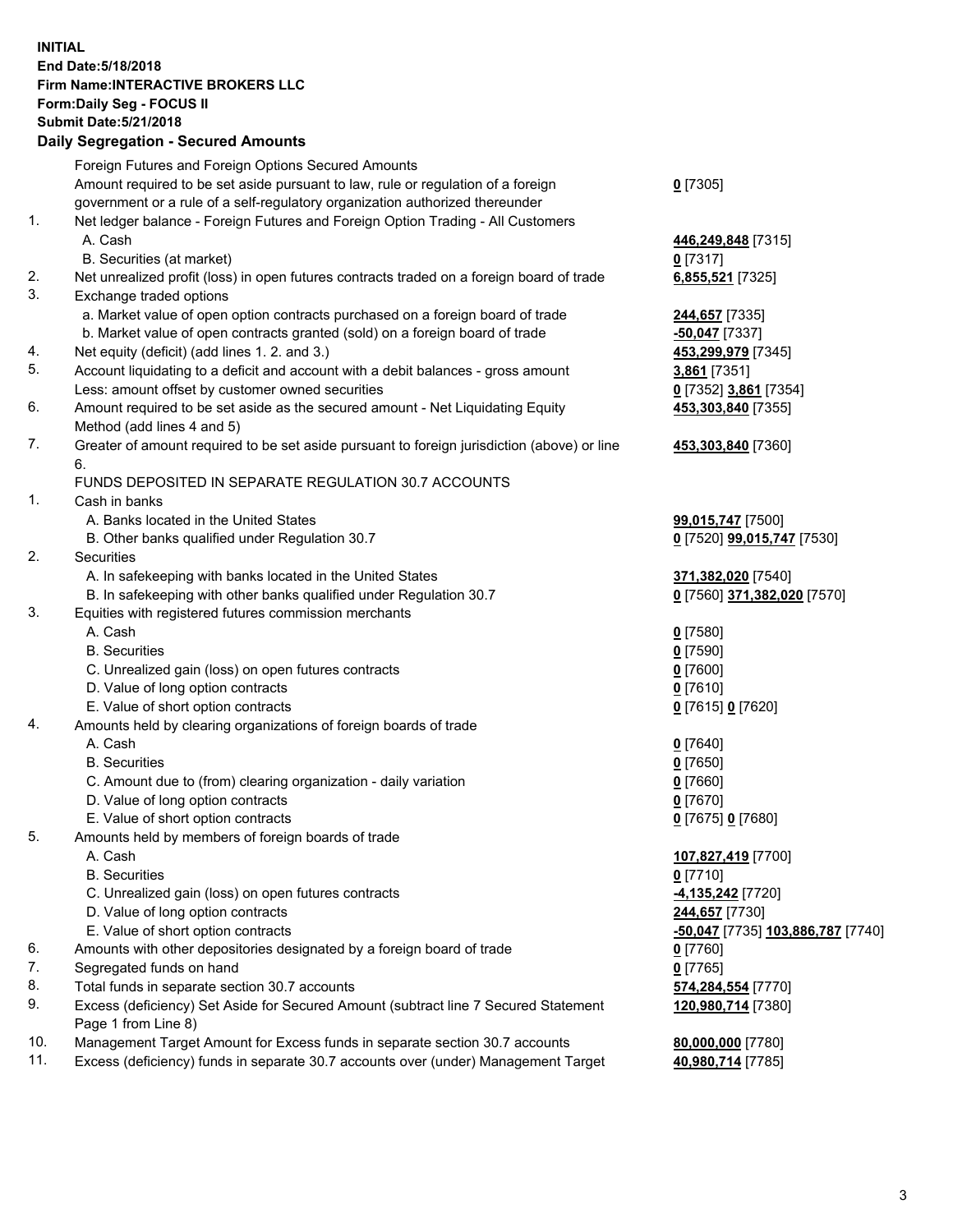**INITIAL End Date:5/18/2018 Firm Name:INTERACTIVE BROKERS LLC Form:Daily Seg - FOCUS II Submit Date:5/21/2018 Daily Segregation - Segregation Statement** SEGREGATION REQUIREMENTS(Section 4d(2) of the CEAct) 1. Net ledger balance A. Cash **4,070,631,425** [7010] B. Securities (at market) **0** [7020] 2. Net unrealized profit (loss) in open futures contracts traded on a contract market **31,900,151** [7030] 3. Exchange traded options A. Add market value of open option contracts purchased on a contract market **175,727,341** [7032] B. Deduct market value of open option contracts granted (sold) on a contract market **-177,053,968** [7033] 4. Net equity (deficit) (add lines 1, 2 and 3) **4,101,204,949** [7040] 5. Accounts liquidating to a deficit and accounts with debit balances - gross amount **156,134** [7045] Less: amount offset by customer securities **0** [7047] **156,134** [7050] 6. Amount required to be segregated (add lines 4 and 5) **4,101,361,083** [7060] FUNDS IN SEGREGATED ACCOUNTS 7. Deposited in segregated funds bank accounts A. Cash **714,600,743** [7070] B. Securities representing investments of customers' funds (at market) **2,492,527,750** [7080] C. Securities held for particular customers or option customers in lieu of cash (at market) **0** [7090] 8. Margins on deposit with derivatives clearing organizations of contract markets A. Cash **22,270,534** [7100] B. Securities representing investments of customers' funds (at market) **1,091,630,646** [7110] C. Securities held for particular customers or option customers in lieu of cash (at market) **0** [7120] 9. Net settlement from (to) derivatives clearing organizations of contract markets **1,853,816** [7130] 10. Exchange traded options A. Value of open long option contracts **175,626,408** [7132] B. Value of open short option contracts **-176,946,850** [7133] 11. Net equities with other FCMs A. Net liquidating equity **0** [7140] B. Securities representing investments of customers' funds (at market) **0** [7160] C. Securities held for particular customers or option customers in lieu of cash (at market) **0** [7170] 12. Segregated funds on hand **0** [7150] 13. Total amount in segregation (add lines 7 through 12) **4,321,563,047** [7180] 14. Excess (deficiency) funds in segregation (subtract line 6 from line 13) **220,201,964** [7190] 15. Management Target Amount for Excess funds in segregation **155,000,000** [7194]

16. Excess (deficiency) funds in segregation over (under) Management Target Amount Excess

**65,201,964** [7198]